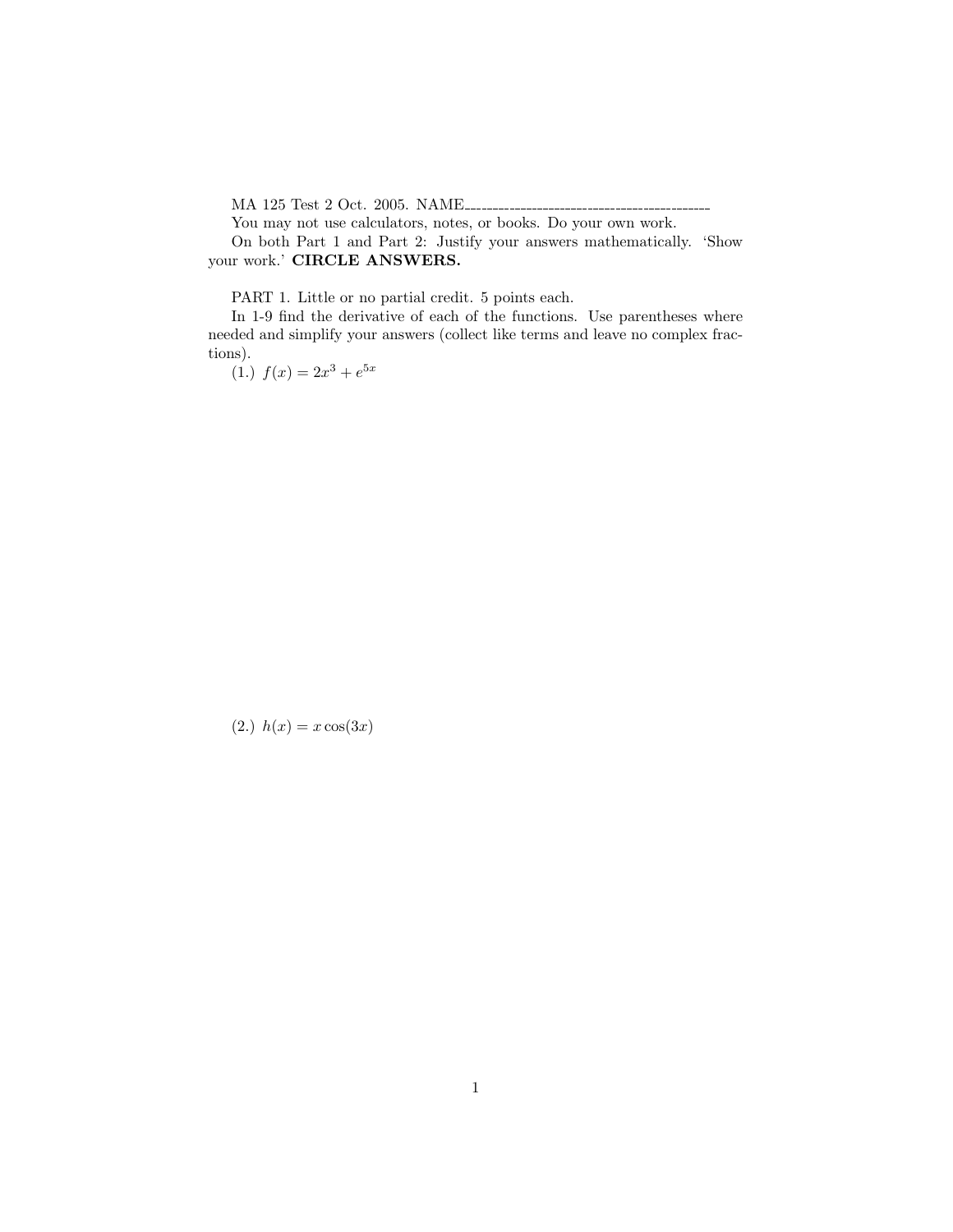$$
(3.)\ \ g(z) = \frac{z^2}{1+z^3}
$$

$$
(4.) \t w(x) = (x^5 + x - 3)^8
$$

$$
(5.)\ \ F(z) = \sqrt{5 + z^4}
$$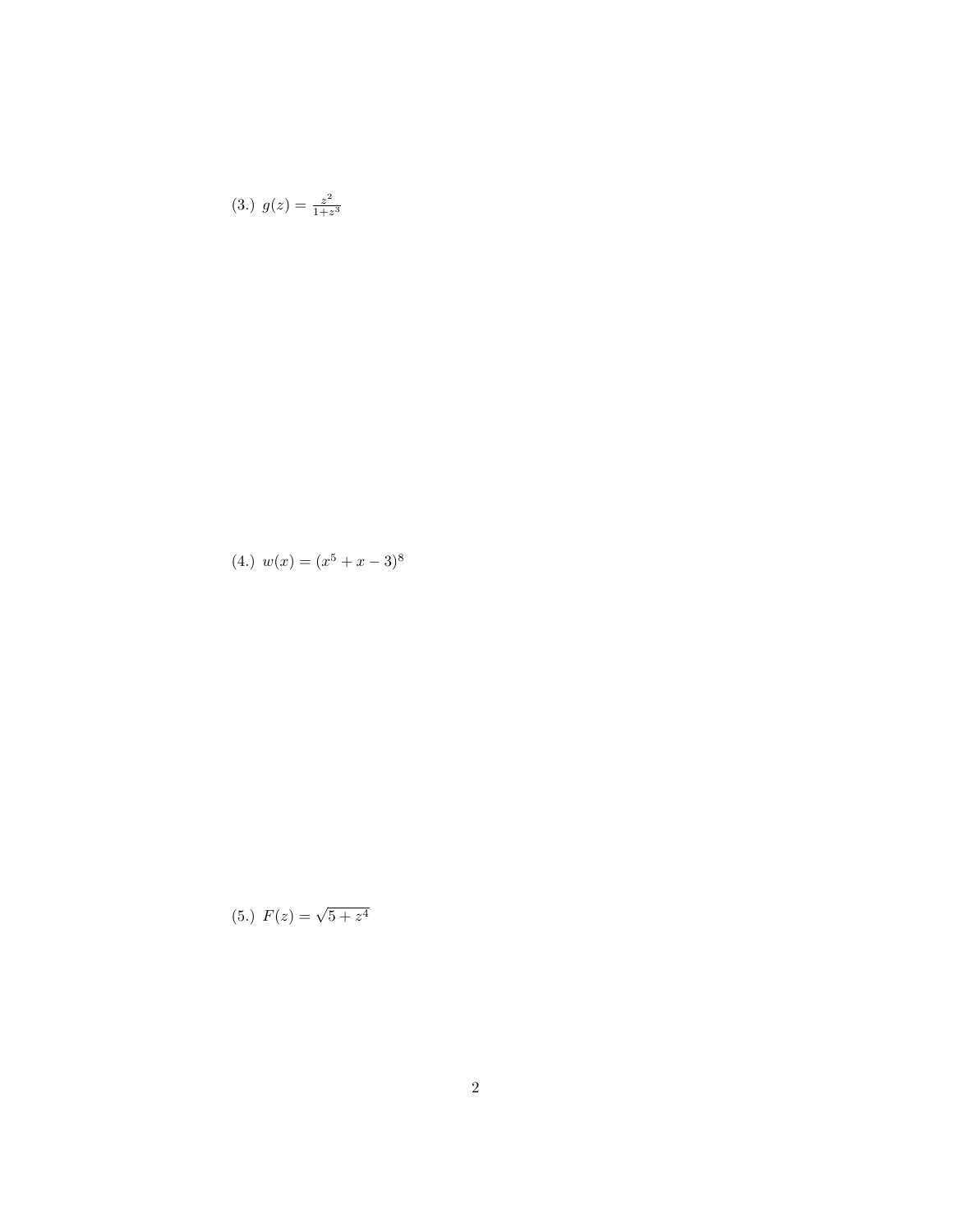$$
(6.)\ \ G(x) = \ln(2 + 3x + x^3)
$$

(7.) 
$$
H(z) = \sin^2(5z)
$$

(8.) 
$$
P(x) = e^{-x} \tan(x)
$$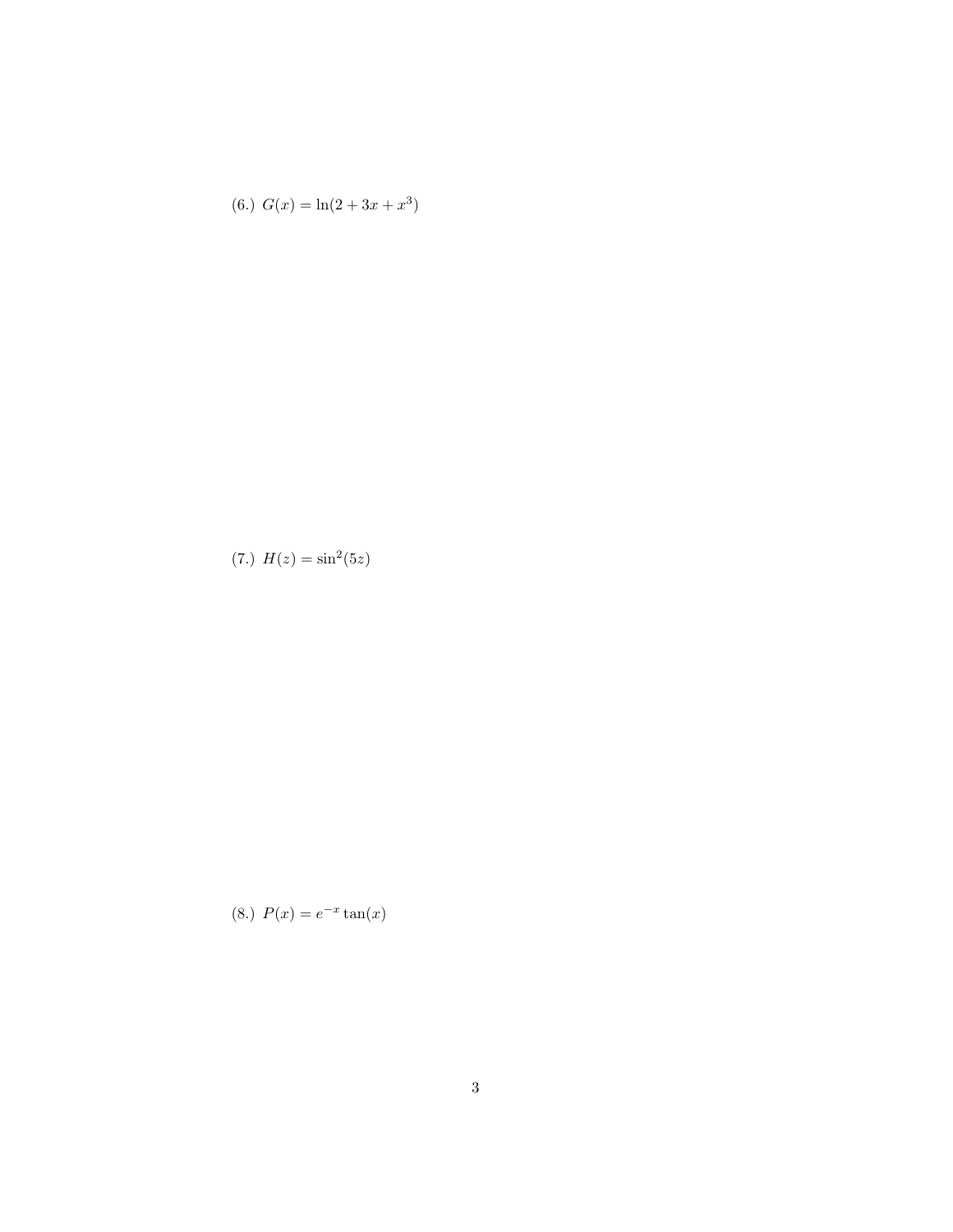$$
(9.)\ Q(x) = 3^x
$$

(10.) Use implicit differentiation to find y', derivative of y if  $x^2 + xy + y^2 = 4$ .

PART 2. Partial credit may be given.

11. (10 pts) Find the equation of the line tangent to the graph of  $g(x) =$  $e^{3x}$  $\frac{e^{sx}}{1+e^{3x}}$  at the point  $(x, g(x))$  which has  $x = 0$ .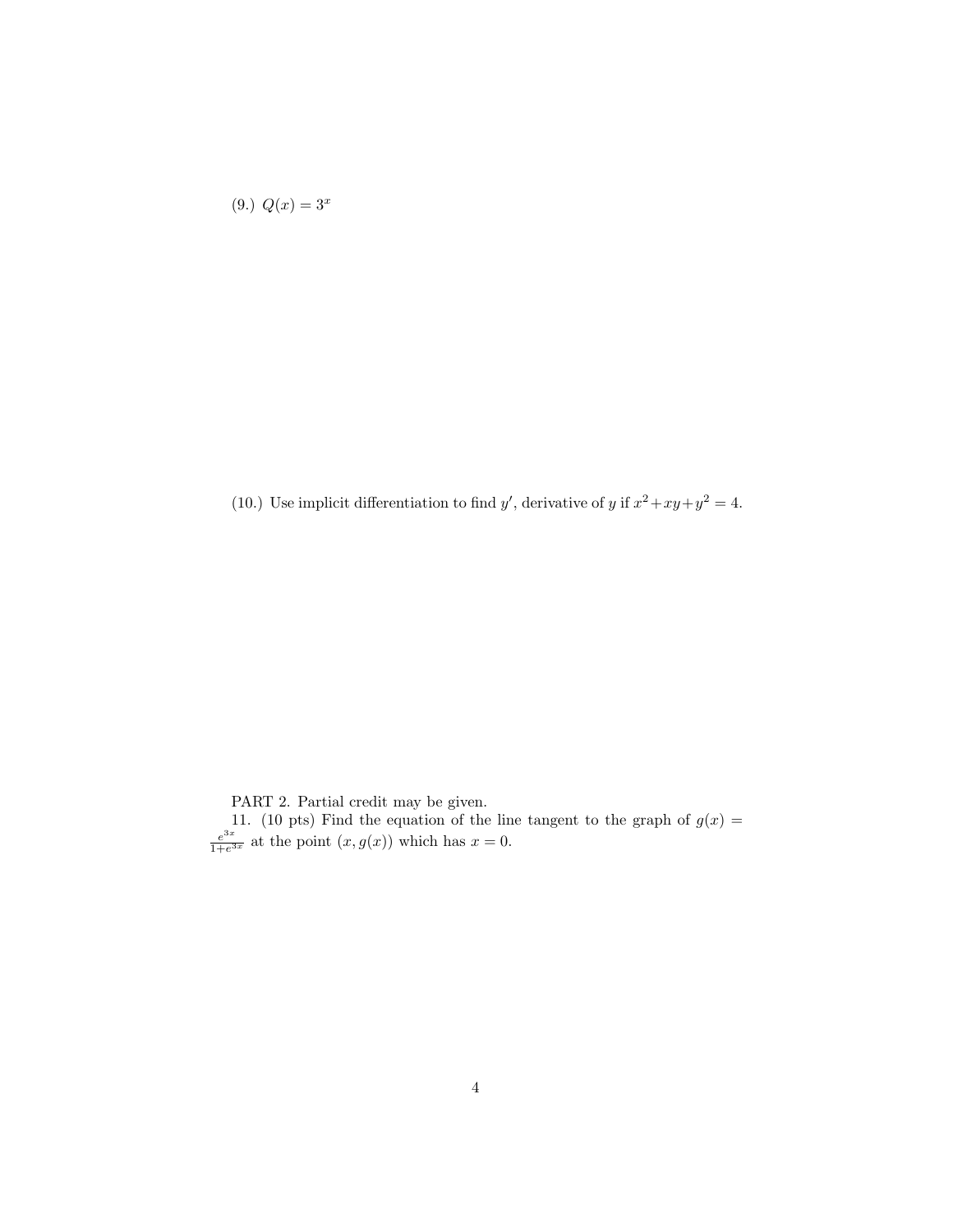12. (12pts) A particle moving on a horizontal line has position  $s(t) = \frac{t}{1+t^2}$  at time t. (Time t is in seconds and position is in meters). (a) Find the velocity  $v(t)$  at time t.

(b) Find all times at which the velocity is zero.

(c) Find the acceleration  $a(t)$  at time t.

(d) Find all times at which the acceleration is zero.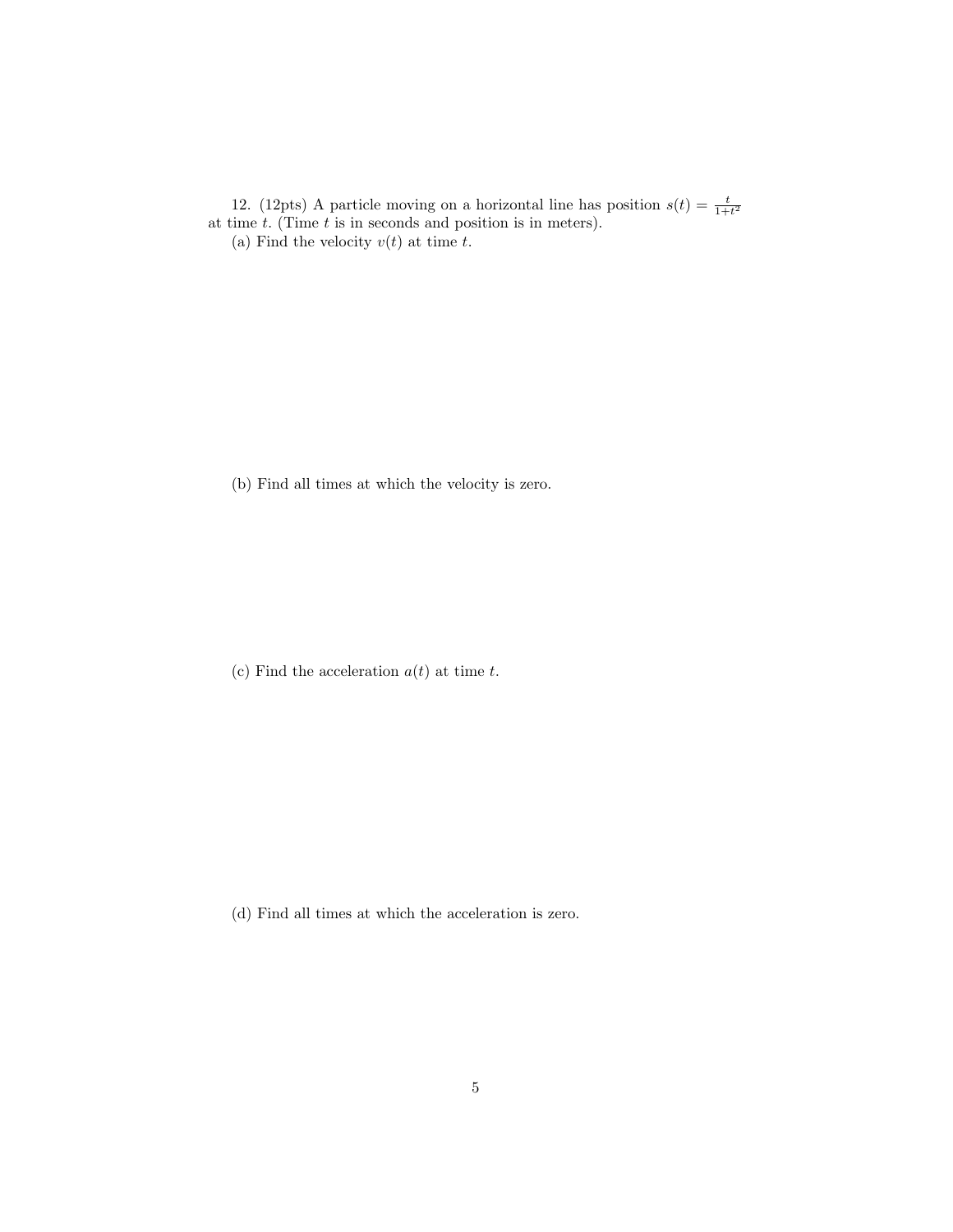13. (10) The equation  $x^3 + y^3 = 3xy + 3$  defines a curve. (A) Find  $y'$  as a function of x and y.

(B) Find an equation for the line tangent to the curve at the point  $(x, y) =$  $(1, 2).$ 

14. (10pts) Let  $w(x) = \ln(1 + x^2)$ . (a) Find all intervals on which  $w(x)$  is increasing.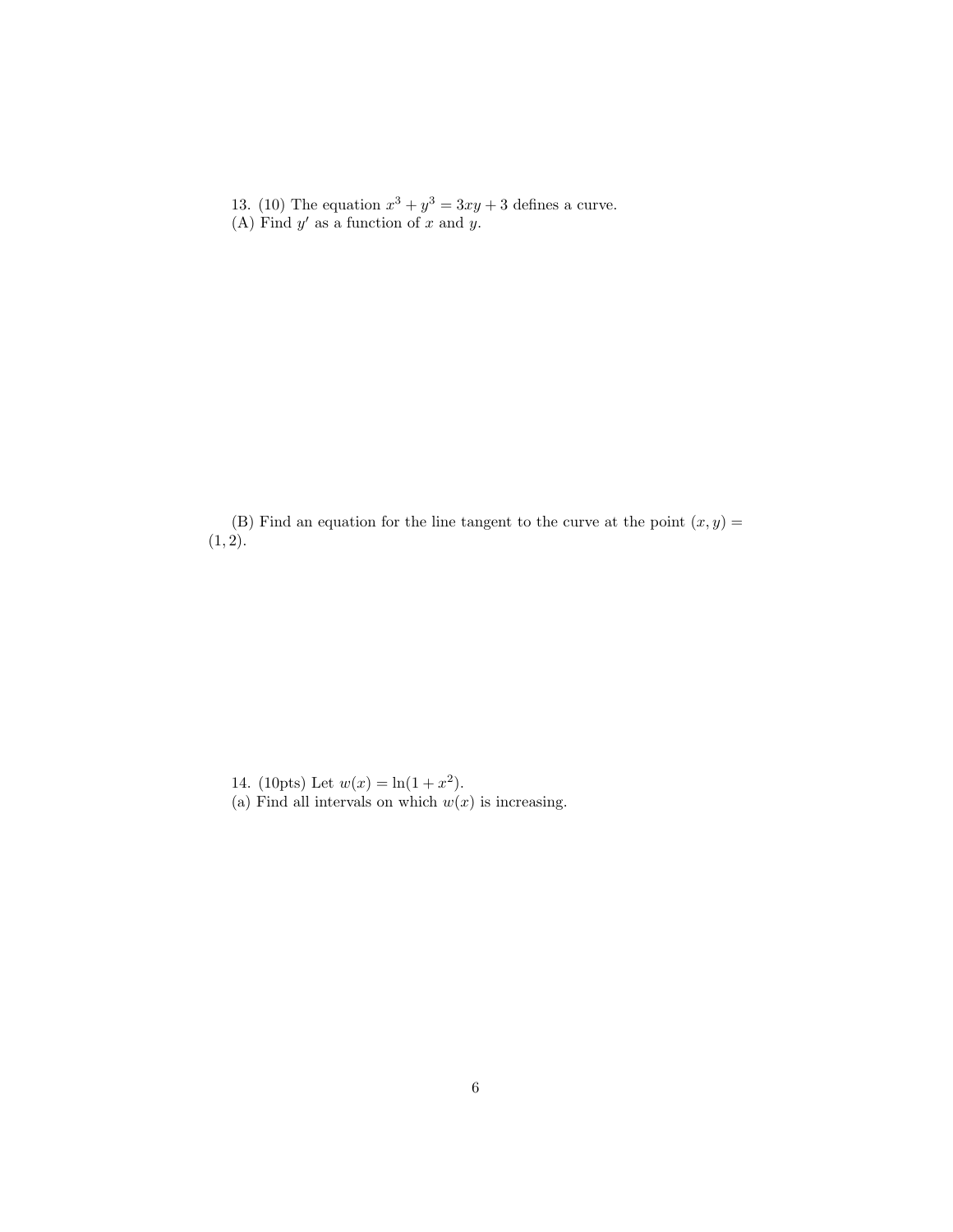(b) Find all intervals on which the graph of  $w$  is concave up.